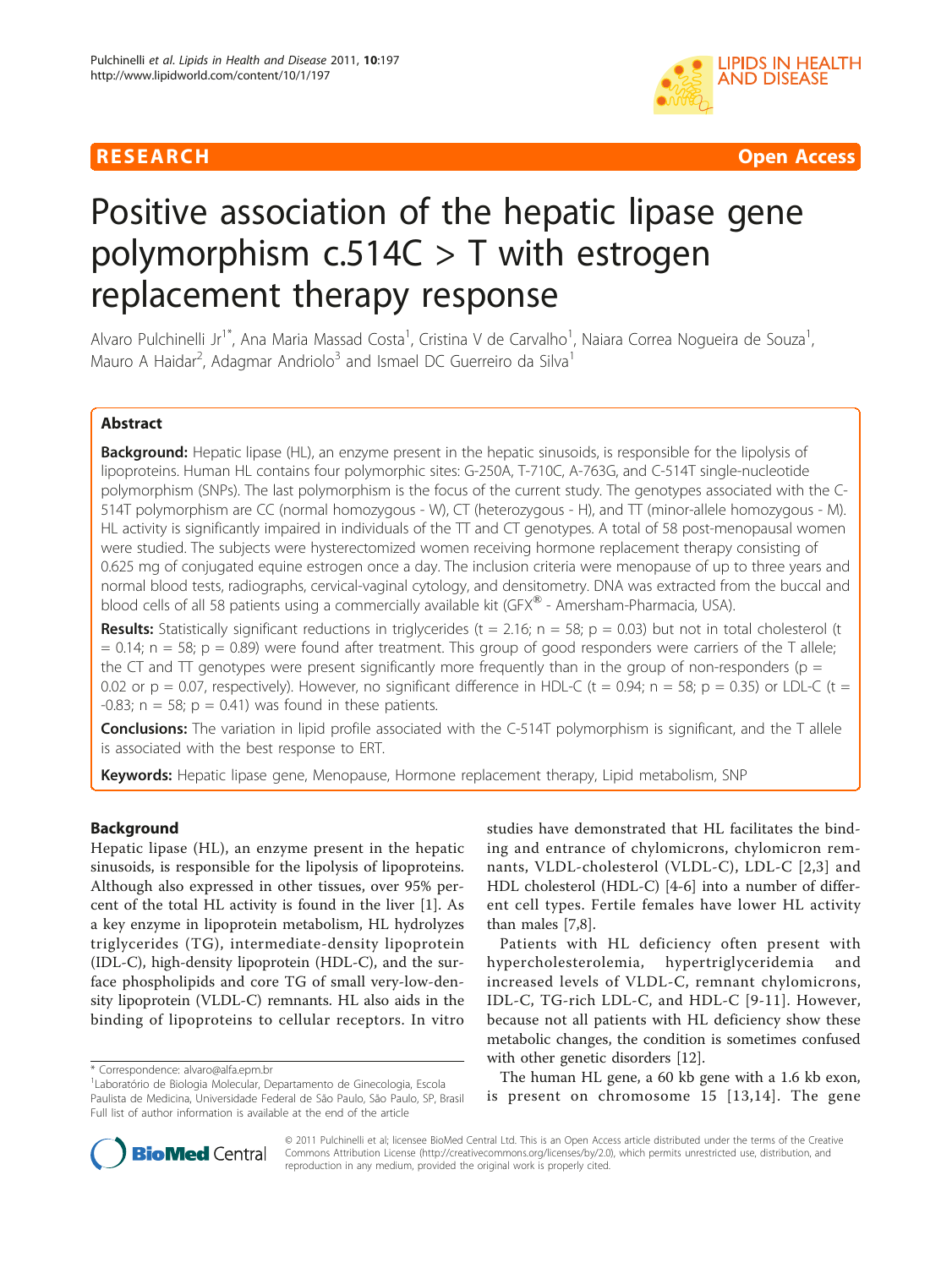possesses four known polymorphic sites, and these four sites are in complete linkage disequilibrium. The most common polymorphisms are G-250A, T-710C, A-763G and C-514T [[7\]](#page-7-0), and the most common haplotypes are GTAC and ACGT. Because the C-514T polymorphism occurs in the promoter region of the HL gene, it has been suggested that this polymorphism may influence the metabolic activity of the enzyme [[15-17\]](#page-7-0) but not influence transcription [[18](#page-7-0)]. Some authors have found that the polymorphisms do not cause phenotypic changes in females, although they have noted a HDL-C difference in men [\[18,19](#page-7-0)]. Because HL activity may also be controlled by circulating estrogen [[16](#page-7-0)], it is likely that further studies of the HL gene polymorphisms will provide additional genetic information that may be useful in developing more successful hormone replacement therapies [[20\]](#page-7-0).

A meta-analysis of 24,000 cases has demonstrated that HL activity is significantly lower in individuals with the TT and CT genotypes for the C-514T polymorphism than in individuals with the CC genotype [[20](#page-7-0)]. Despite its association with high HDL cholesterol, the presence of the T allele results in a slightly increased risk of atherosclerosis [\[7\]](#page-7-0). Human and animal studies have found both atherogenic and anti-atherogenic activities for the enzyme [[21\]](#page-7-0). While low HL activity is associated with a greater risk of arterial coronary disease (ACD) [[22\]](#page-7-0), it is not directly responsible for this disorder [[23](#page-7-0)]. Although there seems to be an inverse relationship between HL level and atherosclerotic disease, a consensus is lacking on this point; some studies have found increased HL in patients with ACD [[24\]](#page-7-0). In humans, increased HL is associated with small, dense LDL-C particles and with lower levels of antiatherogenic large HDL-C particles [[24,25](#page-7-0)]. However, studies using animal models have not confirmed this relationship, which suggests that other factors may contribute to the development of ACD. Because HL hydrolyzes phospholipids and triglycerides and releases Fatty Acids (FA) from phospholipids and triglycerides [[26](#page-7-0)], increased HL expression may cause more cholesterol to enter cells and sub-endothelial LDL-C deposits, thus promoting phagocytosis by macrophages and increasing the risk of atherosclerotic lesions. As has been mentioned, HL can have both pro- and anti-atherogenic effects. As an enzymatic or binding protein, it can change the level, composition or metabolism of lipoproteins in ways that can either increase or decrease atherogenesis. In the presence of hypertriglyceridemia and increased LDL-C, high HL activity (the formation of small, dense LDL-C) has a pro-atherogenic effect. However, low levels of LDL-C and high levels of HL may be due to the antiatherogenic effect of increased VLDL-C remnants and IDL-C catabolism [[27-29](#page-7-0)]. The pro- and antiatherogenic effects of HL may be mediated by the formation of increased levels of small dense LDL-C in the presence of hypertriglyceridemia and by the increased catabolism of VLDL-C remnants and IDL-C, respectively. A number of researchers believe that HL plays an important role in the reverse transport of cholesterol and that its role in this process may be the primary mechanism responsible for the development of atherosclerotic disease [\[30](#page-7-0)-[34\]](#page-7-0). There is still great controversy in the literature regarding the pro- and anti-atherogenic roles of HL [[32\]](#page-7-0).

Findings that suggest that high HL is responsible for increased atherogenic potential include smaller LDL-C particle size with increased HL activity, enzyme activity that is inversely proportional to HDL-C level, greater activity in males than in fertile females, and a positive correlation of HL level with insulin resistance and/or abdominal fat. Two findings that support an anti-atherogenic role for the enzyme include its reverse cholesterol transport activity and its role in TG clearing after meals [[35\]](#page-7-0). Environmental factors must also be taken into account. There may be a strong interaction effect of HL polymorphisms and the amount and type of dietary fat on HDL-C level [[36](#page-7-0)]. Body mass index (BMI), or adiposity, also appears to affect HL activity, and this effect is additive with the effects of the genetic polymorphisms that have been analyzed [[37](#page-7-0)]. There is also evidence that HL activity is specifically related to the amount of intraabdominal fat [\[17,38](#page-7-0)].

A number of recent studies have failed to support the efficacy of hormone replacement therapy [[39-42\]](#page-7-0). The Heart and Estrogen/Progestin Replacement Study (HERS) conducted by Hulley in 1998 did not recommend the use of HRT for the secondary prevention of arterial coronary disease (ACD); however, due to good ACD outcomes in women taking HRT for several years, HRT continues to be used [[39](#page-7-0)]. A recent study has found that taking estrogen for a mean of 5.9 years was not associated with any change in a woman's ACD risk [[43\]](#page-7-0). Other studies have suggested that hormone replacement therapy may cause pro-thrombotic susceptibility in women with prior atherosclerosis [[44](#page-7-0)].

Estrogen increases plasma levels of apolipoprotein A-1 (ApoA-1) and HDL-C, possibly by increasing ApoA-1 expression in the liver, and it modulates the expression of proteins involved in HDL-C metabolism. Thus, we can expect a high degree of inter-individual variability in HRT response [\[45\]](#page-7-0). In rats, estrogen also seems to be associated with the modulation of HL gene expression, and raising HL level decreases HDL-C level [[15\]](#page-7-0). The mechanism by which estrogen reduces LDL-C and increases HDL-C is different from the mechanism of lipid-lowering drugs. This difference may explain why HRT is not effective in preventing the progression of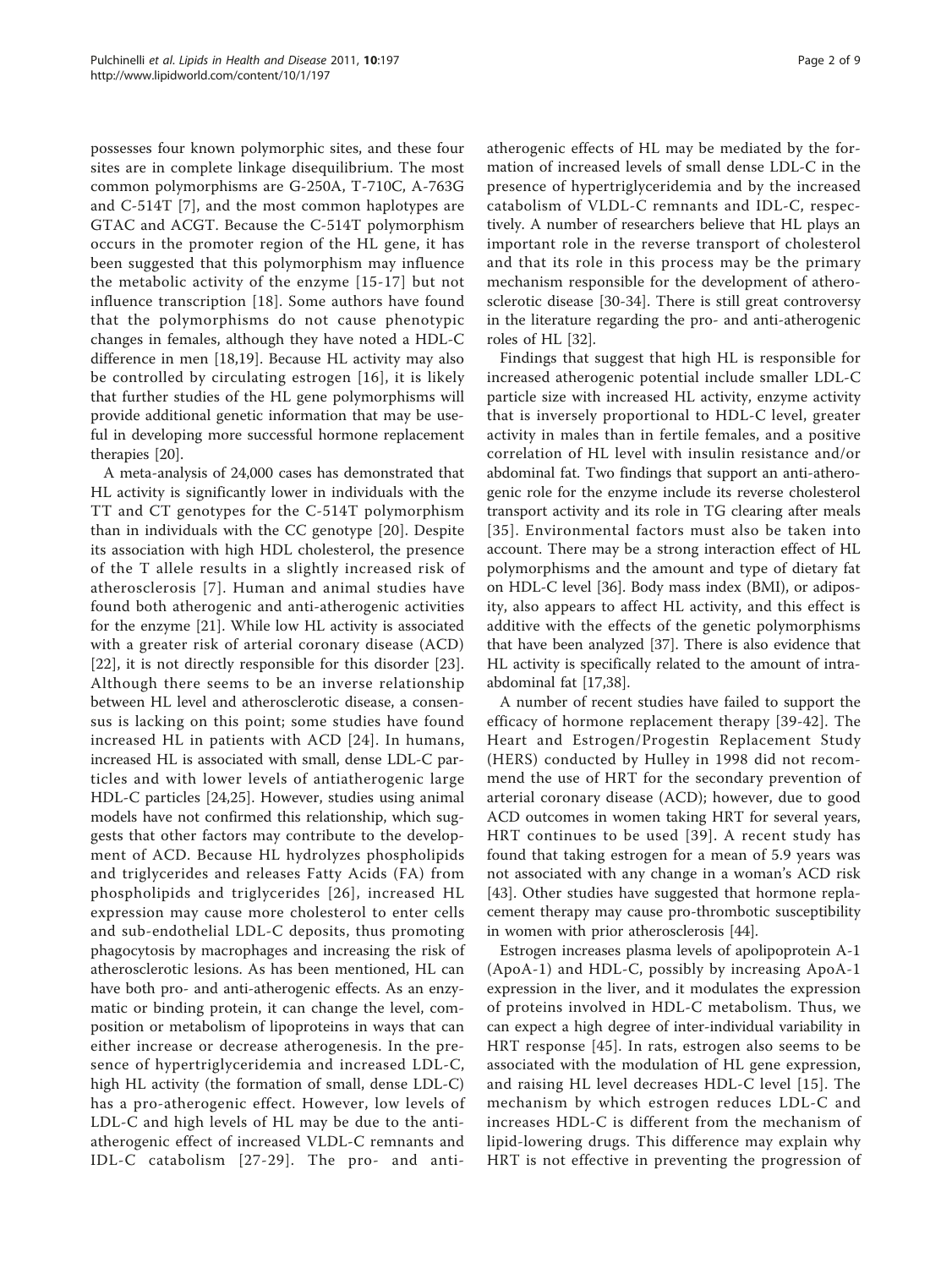<span id="page-2-0"></span>coronary heart disease in postmenopausal women [[46,](#page-7-0)[47](#page-8-0)]. HL activity is susceptible to variations in endogenous sexual steroids. Estrogenic steroids suppress HL activity, while androgenic steroids increase it [[8,](#page-7-0)[48\]](#page-8-0). The effect of the C514T polymorphism on HL activity is independent of androgen action [\[49](#page-8-0)].

The current study was motivated by the controversy regarding the pro- and anti-atherosclerotic effects of HL in women undergoing estrogen replacement therapy. The objective of the study was to optimize hormone replacement therapy by establishing the genetic patterns associated with better responses to such treatment.

# Results

#### Comparative analysis before and after treatment

The results are presented as the mean and standard deviation of the variables (Table 1). Table 1 shows the influence of estrogen replacement treatment on the group as a whole. The values for cholesterol, HDL-C, LDL-C, and triglycerides were analyzed independently of genotype for the both pre- and post-treatment conditions.

All of the genotypes were in Hardy-Weinberg equilibrium (Table 2).

# Comparative analysis of different genotypes before and after treatment

To evaluate whether the baseline values of any of the variables were influenced by genotype, Table 3 presents

Table 1 Comparative analysis of the variables before and after treatment, independent of genotype

| Groups          | N  | Mean (mg/dL) | <b>Standard deviation</b> | t       | p    |
|-----------------|----|--------------|---------------------------|---------|------|
| TotalChol       | 58 | 210.31       | 45.47                     | 0.14    | 0.89 |
| TotalChol2      | 58 | 209.41       | 43.19                     |         |      |
| HDL-C           | 58 | 58.95        | 13.45                     | 0.94    | 0.35 |
| $HDL-C2$        | 58 | 57.76        | 14.44                     |         |      |
| LDL-C           | 58 | 120.052      | 38.71                     | $-0.83$ | 0.41 |
| LDL-C2          | 58 | 125.52       | 38.08                     |         |      |
| TG              | 58 | 138.07       | 65.40                     | 2.16    | 0.03 |
| TG <sub>2</sub> | 58 | 122.07       | 66.50                     |         |      |

TotalChol: total pre-treatment cholesterol; HDL-C: pre-treatment high-density lipoprotein cholesterol; LDL-C: pre-treatment low-density lipoprotein cholesterol; TG: pre-treatment triglycerides; TotalChol2: total post-treatment cholesterol; HDL-C2: post-treatment high-density lipoprotein cholesterol; LDL-C2: post-treatment low-density lipoprotein cholesterol; TG2: post-treatment triglycerides.

Table 2 Numbers of expected and observed genotypes according to Hardy-Weinberg equilibrium

|          | CC (N) | CT (N) | TT (N) | Chi-Square | $p^*$ |
|----------|--------|--------|--------|------------|-------|
| Observed | 15     | 29     | 14     | 0.000005   | 0.998 |
| Expected | 15.00  | 28.99  | 14.00  |            |       |

CC (major-allele homozygote); CT (heterozygote); TT (minor-allele homozygote)

 $*_{p=0,998}$ 

the lipid profiles by genotype (major-allele homozygote, heterozygote, and minor-allele homozygote).

To further study this potential influence, Table [4](#page-3-0) compares the means of the variables by genotype (shows the results of testing). For this purpose, we used an ANOVA model and compared the means by group.

We also analyzed the lipid levels before and after ERT; these results are shown according to genotype in Table [5.](#page-3-0) In this analysis, we studied the influence of the treatment on lipid levels. Table [6](#page-4-0) shows the influence of the T allele on the lipid profile and response to estrogen treatment.

No statistically significant differences in total cholesterol, HDL-C, or LDL-C were found after re-grouping the genotypes into CT and TT (Table [6](#page-4-0)). Table [6](#page-4-0) shows the influence the T allele on the lipid profile and estrogen treatment.

Table [7](#page-4-0) summarizes the data and shows the correlations between the C and T alleles and the baseline lipid values. An ANOVA model was used to compare the mean lipoprotein levels in the patients with C and T alleles.

Table [8](#page-4-0) shows the influence of the C and T alleles on the lipoprotein levels of the patients receiving hormone replacement with estrogen. A multivariate ANOVA model was used to compare the means of the patients

Table 3 Influence of genotype on baseline lipid levels

| Genotype | Variable  | N  | Mean   | <b>Standard Deviation</b> | t-test  | р    |
|----------|-----------|----|--------|---------------------------|---------|------|
| CC       | TotalChol | 15 | 216.27 | 47.36                     | 0.15    | 0.89 |
| CT       | TotalChol | 29 | 205.42 | 44.03                     | 0.08    | 0.94 |
| TT       | TotalChol | 14 | 214.07 | 48.65                     | 0.03    | 0.98 |
| CC       | HDL-C     | 15 | 57.87  | 12.56                     | 1.31    | 0.21 |
| CT       | HDL-C     | 29 | 57.17  | 12.18                     | 0.21    | 0.84 |
| TT       | HDL-C     | 14 | 63.78  | 16.44                     | 0.36    | 0.72 |
| CC       | LDL-C     | 15 | 134.40 | 42.83                     | $-0.09$ | 0.93 |
| CT       | LDL-C     | 29 | 118.21 | 31.19                     | $-0.14$ | 0.89 |
| TT       | LDL-C     | 14 | 108.50 | 45.96                     | $-1.26$ | 0.23 |
| CC       | TG        | 15 | 132.60 | 45.50                     | 1.07    | 0.30 |
| CT       | TG        | 29 | 136.41 | 70.19                     | 1.20    | 0.24 |
| TT       | TG        | 14 | 147.36 | 76.01                     | 1.71    | 0.11 |

TotalChol: total pre-treatment cholesterol; HDL-C: pre-treatment high-density lipoprotein cholesterol; LDL-C: pre-treatment low-density lipoprotein cholesterol; TG: pre-treatment triglycerides.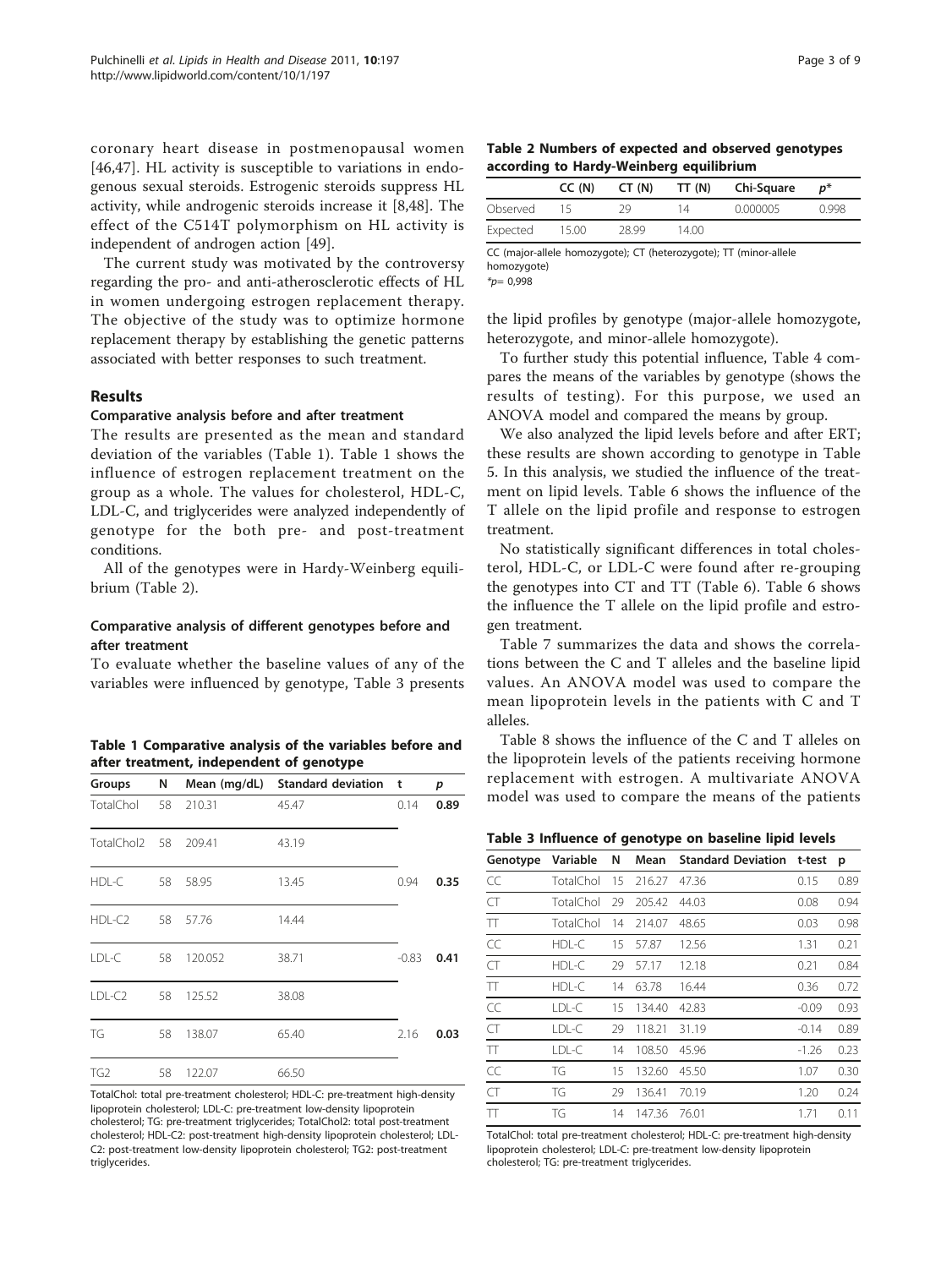<span id="page-3-0"></span>

| Table 4 An ANOVA model comparing the mean baseline |
|----------------------------------------------------|
| lipid levels by genotype (major-allele homozygote, |
| heterozygote, and minor-allele homozygote)         |

|           |                   | <b>ANOVA</b>      |                |                |       |       |
|-----------|-------------------|-------------------|----------------|----------------|-------|-------|
|           |                   | Sum of<br>squares | df             | Mean<br>square | F     | Sig   |
| TotalChol | Between<br>Groups | 1425.517          | $\mathfrak{D}$ | 712.759        | 0.337 | 0.716 |
|           | Within<br>Groups  | 116446.9          | 55             | 2117.216       |       |       |
|           | Total             | 117872.4          | 57             |                |       |       |
| HDL-C     | Between<br>Groups | 436.616           | $\overline{2}$ | 218.308        | 1.216 | 0.304 |
|           | Within<br>Groups  | 9874.228          | 55             | 179.531        |       |       |
|           | Total             | 10310.845         | 57             |                |       |       |
| LDL-C     | Between<br>Groups | 5054.986          | 2              | 2,527.493      | 1.73  | 0.187 |
|           | Within<br>Groups  | 80373.859         | 55             | 1461.343       |       |       |
|           | Total             | 85428.845         | 57             |                |       |       |
| <b>TG</b> | Between<br>Groups | 1735.875          | 2              | 867.938        | 0.197 | 0.822 |
|           | Within<br>Groups  | 242037.8          | 55             | 4400.688       |       |       |
|           | Total             | 243773.7          | 57             |                |       |       |

with the C and T alleles. We then compared the lipoprotein changes in response to the treatment, according to genotype.

# **Discussion**

A statistically significant difference in triglyceride level was observed after ERT compared to baseline (Table [1](#page-2-0)). To examine the efficacy of ERT, we did not differentiate the subjects by genotype. No statistically significant differences in lipoprotein levels were observed. The p values for lipoprotein levels before and after treatment were  $p = 0.89$  and  $p = 0.35$  for HDL-C and LDL-C, respectively; in other words, HDL-C and LDL-C levels did not change significantly after treatment. These findings are probably related to the fact that the major substrates of HL are TG and HDL-C rather than LDL-C [[17,26,27](#page-7-0)].

No statistically significant differences in the baseline level of total cholesterol, HDL-C, LDL-C, or triglycerides were observed among patients of different genotypes

| Table 5 Results of the paired-samples t-tests (before and |  |
|-----------------------------------------------------------|--|
| after treatment) according to genotype                    |  |

| Genotype                          | Variable<br>(mg/dL) | И  | Mean   | Standard Deviation t-test $p$ |         |      |
|-----------------------------------|---------------------|----|--------|-------------------------------|---------|------|
| CC                                | TotalChol           | 15 | 216.27 | 47.36                         | 0.15    | 0.89 |
|                                   | TotalChol 2         | 15 | 214.60 | 39.09                         |         |      |
| CT                                | <b>TotalChol</b>    | 29 | 205.41 | 44.03                         | 0.08    | 0.94 |
|                                   | TotalChol 2         | 29 | 204.66 | 39.76                         |         |      |
| $\top$                            | <b>TotalChol</b>    | 14 | 214.07 | 48.65                         | 0.03    | 0.98 |
|                                   | TotalChol 2         | 14 | 213.71 | 55.03                         |         |      |
| CC                                | HDL-C               | 15 | 57.87  | 12.56                         | 1.31    | 0.21 |
|                                   | HDL-C 2             | 15 | 54.87  | 15.47                         |         |      |
| CT                                | HDL-C               | 29 | 57.17  | 12.18                         | 0.21    | 0.84 |
|                                   | HDL-C 2             | 29 | 56.76  | 13.38                         |         |      |
| $\overline{\text{LT}}$            | HDL-C               | 14 | 63.79  | 16.44                         | 0.36    | 0.72 |
|                                   | HDL-C 2             | 14 | 62.93  | 15.16                         |         |      |
| CC                                | LDL-C               | 15 | 134.40 | 42.83                         | $-0.09$ | 0.93 |
|                                   | LDL-C2              | 15 | 135.40 | 34.27                         |         |      |
| CT                                | LDL-C               | 29 | 118.21 | 31.19                         | $-0.14$ | 0.89 |
|                                   | LDL-C2              | 29 | 19.62  | 38.01                         |         |      |
| $\overline{\mathbb{T}}\mathbb{T}$ | LDL-C               | 14 | 108.50 | 45.96                         | $-1.26$ | 0.23 |
|                                   | LDL-C2              | 14 | 127.14 | 42.28                         |         |      |
| CC                                | TG                  | 15 | 132.60 | 45.50                         | 1.07    | 0.30 |
|                                   | TG2                 | 15 | 121.13 | 44.02                         |         |      |
| CT                                | TG                  | 29 | 136.41 | 70.19                         | 1.20    | 0.24 |
|                                   | TG <sub>2</sub>     | 29 | 121.83 | 73.78                         |         |      |
| TT                                | TG                  | 14 | 147.36 | 76.01                         | 1.71    | 0.11 |
|                                   | TG <sub>2</sub>     | 14 | 123.57 | 74.68                         |         |      |

TotalChol: total pre-treatment cholesterol; HDL-C: pre-treatment high-density lipoprotein cholesterol; LDL-C: pre-treatment low-density lipoprotein cholesterol; TG: pre-treatment triglycerides; TotalChol2: total post-treatment cholesterol; HDL-C2: post-treatment high-density lipoprotein cholesterol; LDL-C2: post-treatment low-density lipoprotein cholesterol; TG2: post-treatment triglycerides; CC: homozygous major-allele genotype; CT: heterozygous genotype; TT: homozygous minor-allele genotype.

(Tables [3](#page-2-0) and 4). This finding is interesting because the current literature suggests that polymorphisms can directly influence HL activity, as revealed by differences in lipid levels [[48\]](#page-8-0). Recent results are consistent with our findings regarding total cholesterol [[18\]](#page-7-0). Our findings were obtained using an ANOVA model that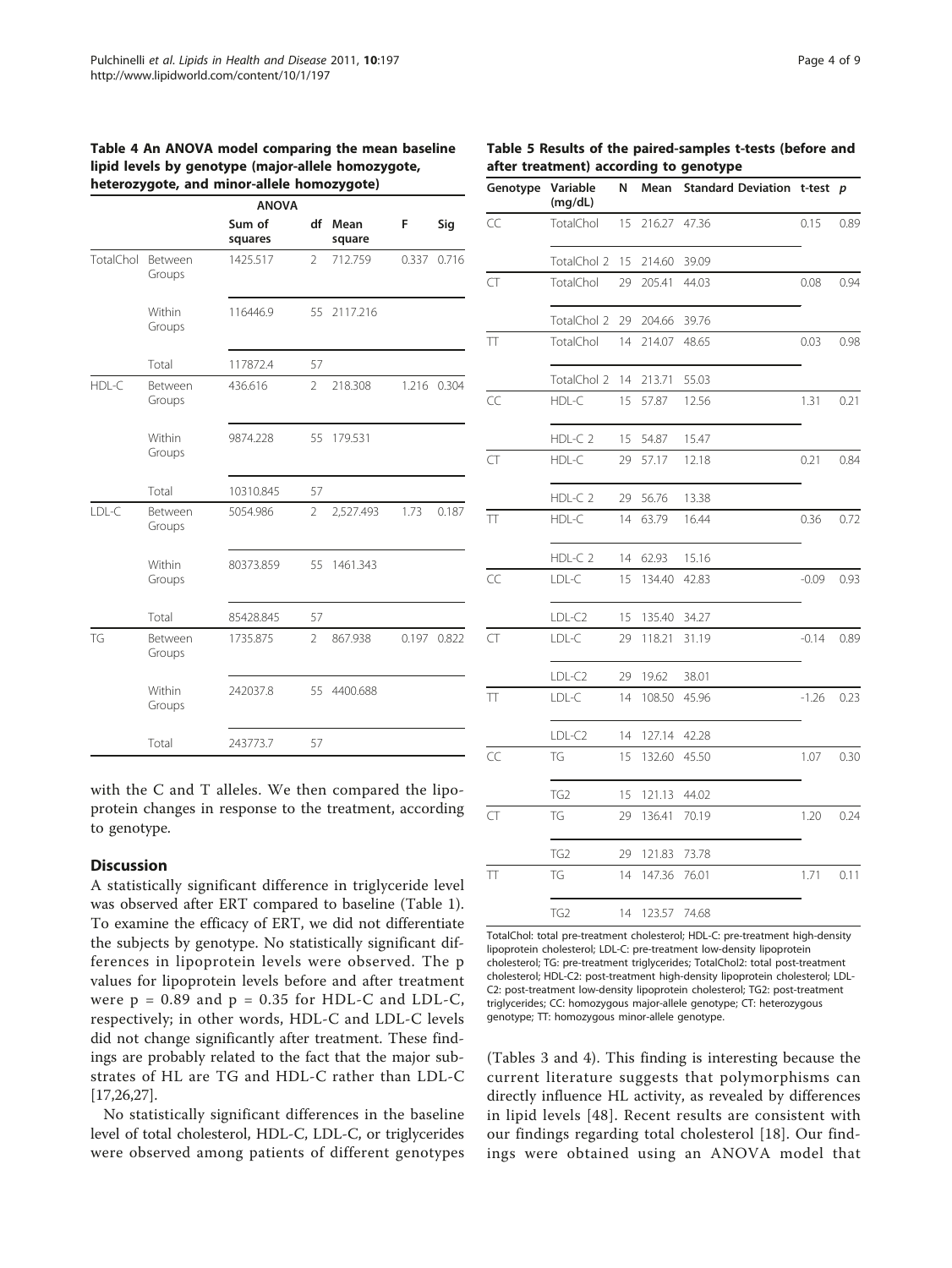| (mg/dL) |                        |         |          | <b>Paired differences</b>  |             | df                      |         |    | Sig (2-tailed) |  |
|---------|------------------------|---------|----------|----------------------------|-------------|-------------------------|---------|----|----------------|--|
|         |                        | Mean    | SD       | <b>Mean Standard Error</b> |             | 95% Confidence interval |         |    |                |  |
|         |                        |         |          |                            | Lower       | Upper                   |         |    |                |  |
| Pair 1  | TotalChol -TotalChol2  | 0.62791 | 50.96685 | 7.77237                    | $-15.05738$ | 16.31319                | 0.081   | 42 | 0.936          |  |
| Pair 2  | $HDI - C - HDI - C-C2$ | 0.55814 | 9.9506   | 1.51745                    | $-2.5042$   | 3.62048                 | 0.368   | 42 | 0.715          |  |
| Pair 3  | $ D -C- D -C2$         | 7.02326 | 53.53614 | 8.16419                    | $-23.49925$ | 9.45274                 | $-0.86$ | 42 | 0.395          |  |

<span id="page-4-0"></span>Table 6 Paired-samples t-tests (before and after treatment) for the CT and TT genotypes

HDL: pre-treatment high-density lipoprotein; LDL: pre-treatment low-density lipoprotein; VLDL: pre-treatment very-low-density lipoprotein; HDL2: post-treatment high-density lipoprotein; LDL2: post-treatment low-density lipoprotein

compared the baseline means of the three different groups (CC, CT and TT). The T allele was associated with higher HDL-C in those individuals with a higher proportion of fat in their diets. No significant differences were observed among CC and CT individuals [[36\]](#page-7-0). Because the patients in this study did not follow a specific diet, we believe that potential differences may have been overshadowed by the variation in the patients' dietary habits. This factor may account for the published

data showing associations of the  $514C > T$  polymorphism with measures of HDL-C metabolism, depending on the amount and type of fat consumed [[36\]](#page-7-0).

When the three genotypes were analyzed separately, no significant changes in the triglycerides following ERT

| Table 8 Results of the paired-samples t-tests for  |  |  |
|----------------------------------------------------|--|--|
| lipoproteins before and after treatment, by allele |  |  |

|           |                   | <b>ANOVA</b>      |     |                |       |             |
|-----------|-------------------|-------------------|-----|----------------|-------|-------------|
|           |                   | Sum of<br>squares | df  | Mean<br>square | F     | Sig         |
| TotalChol | Between<br>Groups | 46.432            | 1   | 46.432         | 0.022 | 0.881       |
|           | Within<br>Groups  | 235698.4          | 114 | 2067.53        |       |             |
|           | Total             | 235744.8          | 115 |                |       |             |
| HDL-C     | Between<br>Groups | 243.083           | 1   | 243.083        | 1.36  | 0.246       |
|           | Within<br>Groups  | 20378.607         | 114 | 178.76         |       |             |
|           | Total             | 20621.69          | 115 |                |       |             |
| $LDI - C$ | Between<br>Groups | 4901.112          | 1   | 4901.112       | 3.367 | 0.069       |
|           | Within<br>Groups  | 165956.6          | 114 | 1455.759       |       |             |
|           | Total             | 170857.7          | 115 |                |       |             |
| <b>TG</b> | Between<br>Groups | 1551.263          | 1   | 1551.263       |       | 0.364 0.548 |
|           | Within<br>Groups  | 485996.2          | 114 | 4263.124       |       |             |
|           | Total             | 487547.4          | 115 |                |       |             |

| Allele | Variable<br>mg/dL | N  | Mean   | SD    | t-test  | p    |
|--------|-------------------|----|--------|-------|---------|------|
| C      | TotalChol         | 59 | 210.93 | 45.26 | 0.20    | 0.85 |
|        | TotalChol2        | 59 | 209.71 | 39.06 |         |      |
| T      | TotalChol         | 57 | 209.67 | 45.68 | 0.08    | 0.93 |
|        | TotalChol2        | 57 | 209.11 | 47.08 |         |      |
| Ċ      | HDL-C             | 59 | 57.53  | 12.16 | 1.37    | 0.18 |
|        | HDL-C2            | 59 | 55.80  | 14.24 |         |      |
| T      | HDL-C             | 57 | 60.42  | 14.52 | 0.50    | 0.62 |
|        | HDL-C2            | 57 | 59.79  | 14.35 |         |      |
| Ċ      | LDL-C             | 59 | 126.44 | 37.70 | $-0.20$ | 0.84 |
|        | LDL-C2            | 59 | 127.44 | 36.44 |         |      |
| T      | LDL-C             | 57 | 113.44 | 38.62 | $-1.39$ | 0.17 |
|        | LDL-C2            | 57 | 123.32 | 39.58 |         |      |
| C      | TG                | 59 | 134.47 | 58.15 | 1.85    | 0.07 |
|        | TG <sub>2</sub>   | 59 | 121.47 | 59.69 |         |      |
| T      | TG                | 57 | 141.79 | 71.95 | 2.46    | 0.02 |
|        | TG <sub>2</sub>   | 57 | 122.68 | 72.88 |         |      |

TotalChol: total pre-treatment cholesterol; HDL-C: pre-treatment high-density lipoprotein cholesterol; LDL-C: pre-treatment low-density lipoprotein cholesterol; TG: pre-treatment triglycerides; TotalChol2: total post-treatment cholesterol; HDL-C2: post-treatment high-density lipoprotein cholesterol; LDL-C2: post-treatment low-density lipoprotein cholesterol; TG2: post-treatment triglycerides; CC: homozygous major-allele genotype; CT: heterozygous genotype; TT: homozygous minor-allele genotype.

Table 7 An ANOVA model comparing the baseline means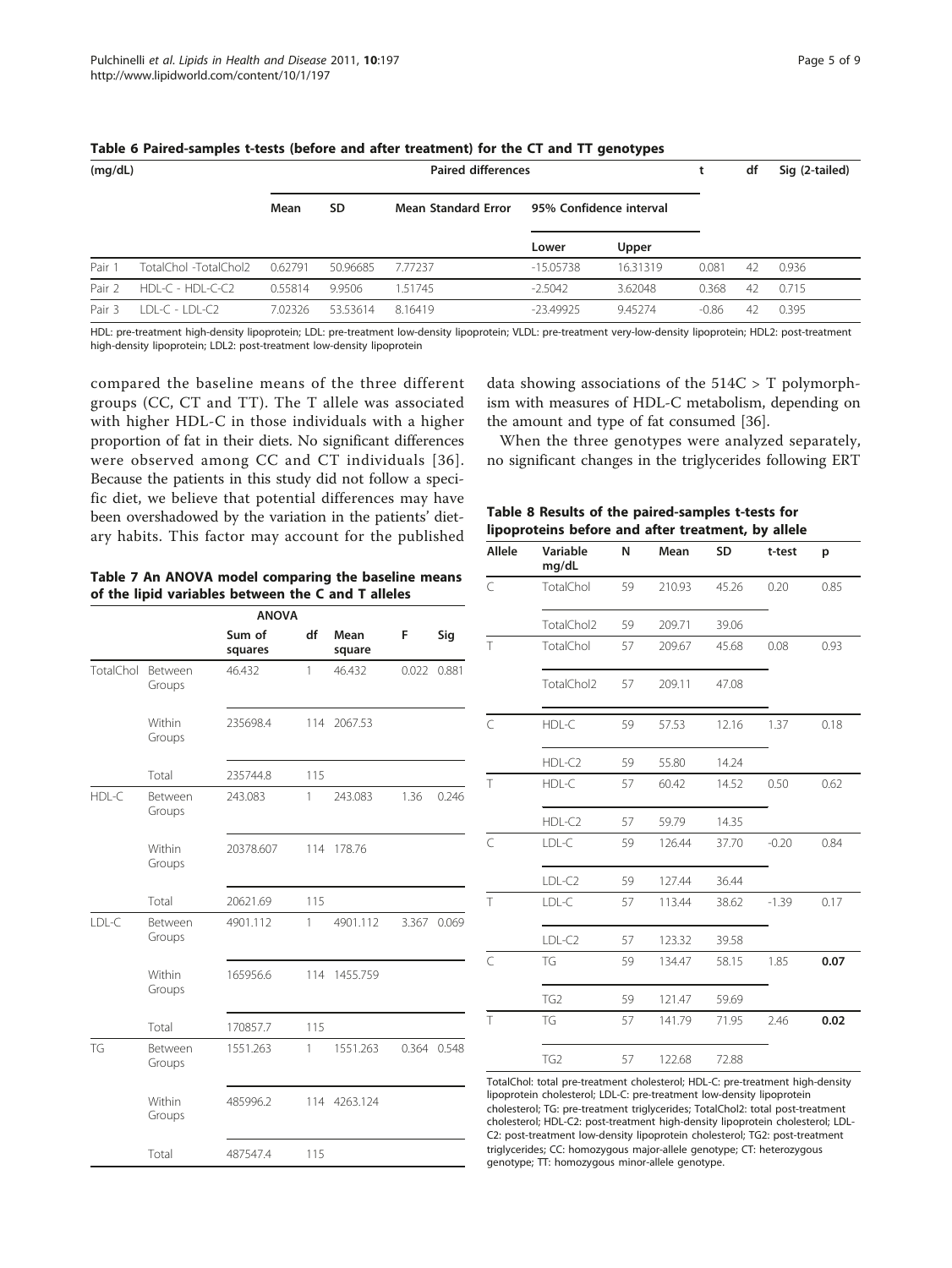were observed. Moreover, this reduction was primarily observed in T allele carriers (Table [5](#page-3-0)). To explore the hypothesis that the T allele may have influenced the results, the genotypes were re-classified as either CT or TT. Although a reduction in lipoprotein was observed, it was not statistically significant ( $t = 1.889$ ,  $p = 0.06$ ).

The significant decrease in triglycerides observed in the first analysis was seen only in the CT (t = 1.20;  $p =$ 0.24) and TT ( $t = 1.71$ ;  $p = 0.11$ ) genotypes. A significant decrease in triglycerides ( $t = 3.22$ ;  $p = 0.02$ ) in T carriers was also found when the CT and TT genotypes were grouped together. In contrast, those with the CC genotype did not show a significant decrease in triglycerides after the treatment  $(t = 1.07; p = 0.30)$  [\[50](#page-8-0)].

HDL-C and LDL-C did not differ among genotypes either before or after treatment, even after dividing analyzing the CT and TT genotypes separately (Table [6](#page-4-0)). All of the two-tailed  $p$  values associated with these comparisons were greater than 0.05. There is speculation about the relationships between HDL-C metabolism and HL polymorphisms. However, these polymorphisms result in only minor variations in HDL-C levels [[51\]](#page-8-0), which is consistent with our findings.

We next examined the influence of the C and T alleles on the baseline values and on the pre- and post-treatment conditions. No statistically significant differences in any of the baseline variables were observed between the patients with the C allele and those with the T allele (Tables [6](#page-4-0) and [7\)](#page-4-0). This finding suggests that the presence of the T allele (and low hepatic lipase activity) may be associated with a slightly increased risk of atherosclerosis, despite the high HDL cholesterol in individuals with the T allele.

The T allele was associated with a significant reduction in triglycerides. Reduced triglycerides after ERT were observed in individuals of both the TT and CT genotypes, but the reduction was more significant in T than C alleles. These results are indirectly expressed with respect to genotype; the comparison of the CT and TT patients showed a trend toward a similar level of triglyceride reduction (t = 1.889;  $p = 0.06$ ) (Table [8\)](#page-4-0). These findings indicate that the mechanism of HRT differs from that of the typical lipid-lowering drugs; if the mechanism were the same, the treatment would be expected to have a greater effect on those with the C allele [\[7,8,](#page-7-0)[50\]](#page-8-0).

The limitation of our study is the relatively small number of patients included. However, a strength of our study is that it is a prospective study of the Brazilian population, comparing the same women before and after HRT to address the question of whether or not lipid levels are associated with the alleles C or T.

# Conclusions

In conclusion, HRT seems to reduce triglyceride levels regardless of the genotype at the C-514T polymorphic locus. Although individuals with the T allele who receive HRT appear to have a positive lipid profile, the antiatherogenic effect of the T allele is not clear [[52](#page-8-0),[53](#page-8-0)]. However, the T allele (p-values = 0.93 and 0.02 for cholesterol and triglycerides, respectively) does seem to be a better genetic marker for total cholesterol and triglyceride levels than the C allele ( $p$  values = 0.85 and 0.07 for cholesterol and triglycerides, respectively). According to the literature [\[47](#page-8-0)], there is large inter-individual variability in the plasma lipid response to HT. A similar effect was not observed for LDL-C or HDL-C.

# Methods

# Subjects

The study population was derived from a larger study of hormone replacement therapy in postmenopausal women. The larger study included a total of 200 patients from a tertiary outpatient clinic. One hundred of these women had undergone hysterectomy for myomas and were receiving HRT consisting of a single daily dose (0.625 mg) of conjugated equine estrogen The 100 nonhysterectomized women in the study received hormone replacement therapy consisting of a daily combination of 0.625 mg estrogen and 2.5 mg of medroxyprogesterone (estrogen and progestin replacement therapy). Only those patients who received conjugated equine ERT exclusively and who presented lipid profiles within the reference range were enrolled in our study. A total of 58 patients with a mean age of 54 years were selected for DNA extraction and the subsequent study of the C-514T HL gene polymorphism both before and after ERT.

The inclusion criteria included the following: 1) a maximum three-year history of menopause; 2) complete chart information with annual blood work (complete blood count with differential, total cholesterol and fractions, triglycerides, urea, creatinine, blood glucose, estradiol, progestin, FSH, and LH) that was within the reference range since the onset of menopause; 3) a bilateral mammogram with BI-RADS classification 1 or 2; 4) abdominal and pelvic ultrasounds with normal findings; 5) cervical-vaginal cytology that was normal by the Bethesda classification; and 6) bone densitometry (patients within one standard deviation of the ageadjusted mean).

Women who did not comply with the proposed hormone replacement therapy were excluded from the study, as were those who did not meet the above criteria.

Information on alcohol use and other lifestyle factors, such as physical activity and dietary saturated fat, was not collected. The patients were not instructed to follow any specific dietary guidelines.

All patients gave free and informed consent to participate, and the project was approved by the Committee of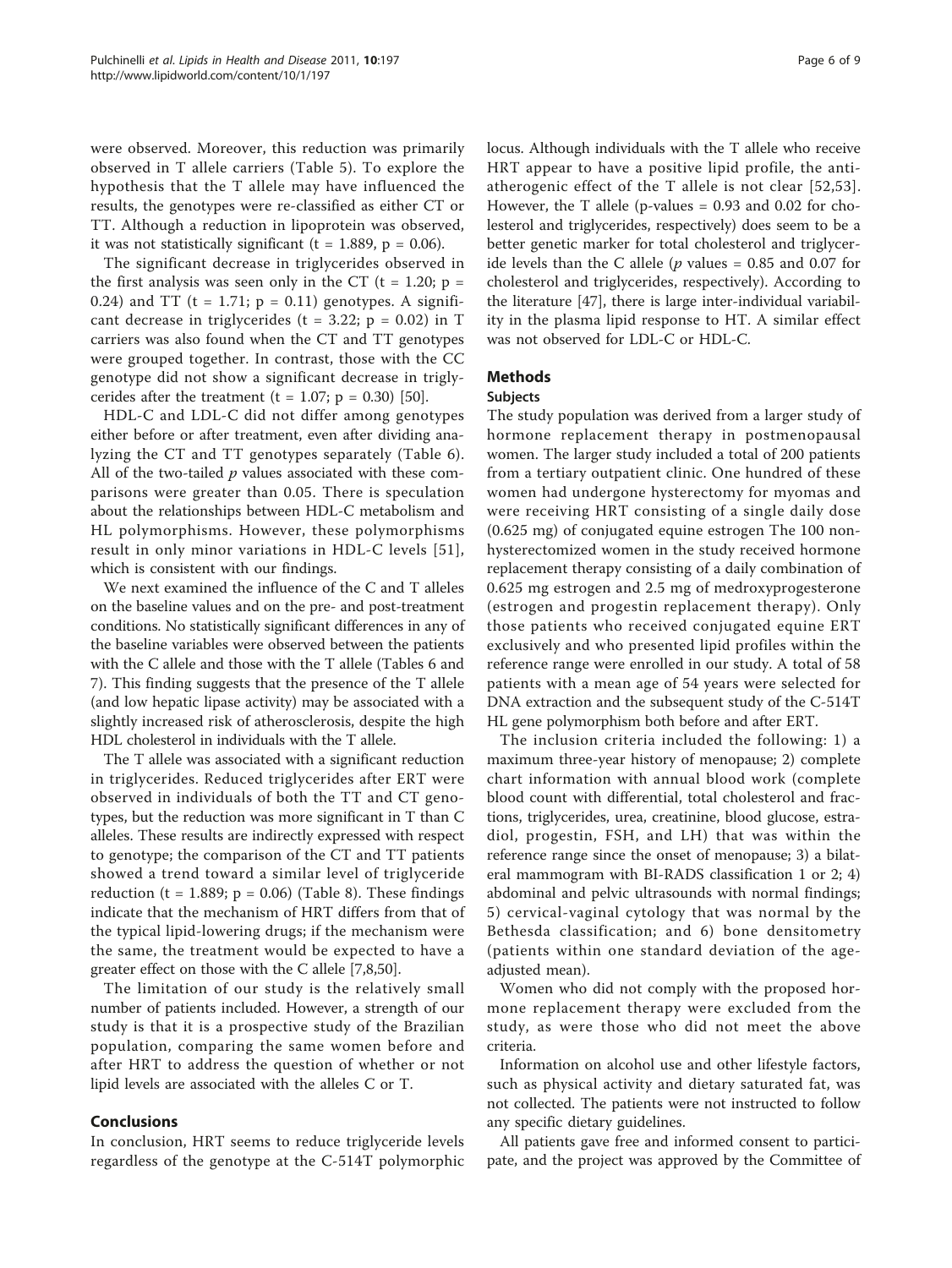<span id="page-6-0"></span>Ethics in Research at the Federal University of São Paulo, with the number CEP 1114/08

# Methods

Buccal tissue samples were obtained with a cytobrush. Samples were placed in Falcon tubes with Tris-EDTA buffer and frozen at -80°C for subsequent genomic DNA extraction. Blood samples were obtained before and after ERT using a Vacutainer®. The patients were instructed how to prepare for sampling so as to minimize interference from pre-analytical factors. The patients were instructed to fast from 10 to 14 hours, to maintain their usual diet, not to use alcohol within 72 hours prior to the collection and not to perform strenuous exercise on the collection day [[54\]](#page-8-0). Total cholesterol was measured using the oxidase method. HDL-C was measured by the direct method and by a homogenous assay. Triglycerides were measured using an enzymatic colorimetric method (Advia 1650; Bayer®, USA). The LDL-C concentration was obtained using Friedwald's formula [[55](#page-8-0)]. The intra-assay coefficients of variability were less than 5%.

DNA of the buccal mucosa was analyzed using a commercially available PCR kit (GFX<sup>®</sup>; Amersham-Pharmacia, USA) according to the manufacturer's instructions. PCR was carried out using primers to detect the C-T change, as described by Somekawa et al. [[56\]](#page-8-0). The following primers were used in this study: LipR, 5'- TCACTTGGCAAGGGCATCTTTG-3'; and LipF, 5'- GGTCGGGGTAGGTGGCTTCCA-3'. The PCR protocol included 35 cycles at 94°C for 30 s, 55°C for 60 s and 72°C for 90 s, after 2 min of denaturation at 95°C. PCR fragments were digested with 1.5 U of NiaIII restriction enzyme, followed by electrophoresis in a 3% low-melting agarose gel that was then stained with ethidium bromide. The size of the amplified fragment was 274 bp. Fragments of 226 and 48 bp were obtained for allele T, and fragments of 274 bp were obtained for allele C. The genotypes were expressed as CC (majorallele homozygote (W), 274 bp), CT (heterozygote (H), 274, 226, and 48 bp), and TT (minor-allele homozygote (M), 226 and 48 bp).

#### Statistical analysis

Because each individual had more than one set of observations, we used the paired-samples t-test to compare the quantitative data; this test is equivalent to a standard Student's t-test but is specifically designed for related samples. It requires that the data have a normal distribution. Thus, we initially used the Kolmogorov-Smirnov test to verify that the data were normally distributed. The p value of the non-normality hypothesis was > 0.05 for all of the variables. The results are presented as mean and standard deviation.

To determine whether genotype influenced the baseline levels of the variables, we used analysis of variance (ANOVA). We compared the average values for the three genotypes in the samples taken before and after treatment with ERT. The variables included age, total cholesterol, HDL-C, LDL-C and TGL. Hardy-Weinberg equilibrium was checked for the entire sample.

#### Abbreviations

ACD: arterial coronary disease; ANOVA: analysis of variance; ApoA-1: apolipoprotein A-1; BMI: body mass index; ERT: estrogen replacement therapy; FA: fatty acids; HRT: hormone replacement therapy; HL: hepatic lipase; HDL-C: high-density lipoprotein; IDL-C: intermediate-density lipoprotein; LDL-C: low-density lipoprotein; PCR: polymerase chain reaction; SNP: single-nucleotide polymorphism; TG: triglycerides; VLDL-C: very-lowdensity lipoprotein

#### Acknowledgements

This study was partially supported by a grant from the São Paulo Research Aid Foundation [Fundação de Amparo à Pesquisa do Estado de São Paulo (FAPESP)].

AFIP - Associação Fundo de Incentivo à Pesquisa

#### Author details

<sup>1</sup> Laboratório de Biologia Molecular, Departamento de Ginecologia, Escola Paulista de Medicina, Universidade Federal de São Paulo, São Paulo, SP, Brasil. <sup>2</sup>Setor de Climatério, Departamento de Ginecologia, Escola Paulista de Medicina, Universidade Federal de São Paulo, São Paulo, SP, Brasil. <sup>3</sup>Setor de Patologia Clínica/Medicina Laboratorial, Departamento de Medicina, Escola Paulista de Medicina, Universidade Federal de São Paulo, São Paulo, SP, Brasil.

#### Authors' contributions

APJ: design and conduct of the study, data collection, data analysis, data interpretation and manuscript writing. AMMC: design and conduct of the study, data collection CVC: data interpretation. NNCS: data collection, data analysis and laboratory analysis in molecular biology MAH: data collection, data interpretation. AA: design of the study, data interpretation, manuscript writing. IDCGS: design and conduct of the study, data analysis, data interpretation, manuscript writing. All authors read and approved the final manuscript.

#### Competing interests

The authors declare that they have no competing interests.

Received: 7 September 2011 Accepted: 2 November 2011 Published: 2 November 2011

#### References

- Santamarina-Fojo S, Gonzalez-Navarro H, Freeman L, Wagner E, Nong Z: Hepatic lipase, lipoprotein metabolism, and atherogenesis. Arterioscler Thromb Vasc Biol 2004, 24:1750-1754.
- 2. Shafi S, Brady SE, Bensadoun A, Havel RJ: Role of hepatic lipase in the uptake and processing of chylomicron remnants in rat liver. J Lipid Res 1994, 35:709-720.
- 3. Krapp A, Ahle S, Kersting S, Hua Y, Kneser K, Nielsen M, Gliemann J, Beisiegel U: Hepatic lipase mediates the uptake of chylomicrons and VLDL into cells via the LDL receptor-related protein (LRP). J Lipid Res 1996, 37:926-936.
- 4. Marques-Vidal P, Azéma C, Collet X, Vieu C, Chap H, Perret B: Hepatic lipase promotes the uptake of HDL esterified cholesterol by the perfused rat liver: A study using reconstituted HDL particles of defined phospholipid composition. J Lipid Res 1994, 35:373-384.
- 5. Lambert G, Chase MB, Dugi K, Bensadoun A, Brewer HB Jr, Santamarina-Fojo S: Hepatic lipase promotes the selective uptake of high density lipoprotein-cholesteryl esters via the scavenger receptor B1. J Lipid Res 1999, 40:1294-1303.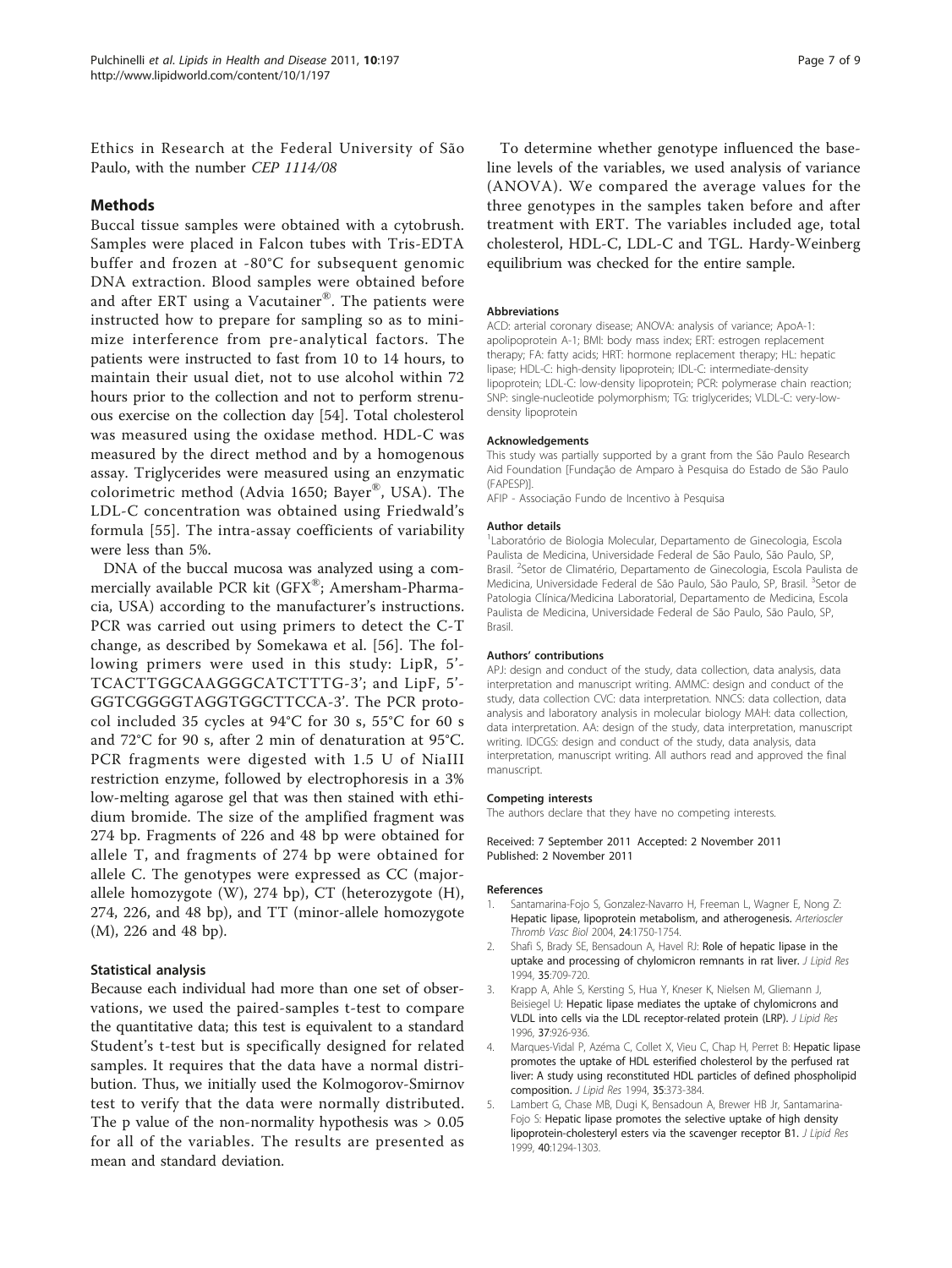- <span id="page-7-0"></span>6. Diard P, Malewiak M-I, Lagrange D, Griglio S: Hepatic lipase may act as a ligand in the uptake of artificial chylomicron remnant-like particles by isolated rat hepatocytes. Biochem J 1994, 299:899-894.
- 7. Zambon A, Deeb SS, Pauletto P, Crepaldi G, Brunzell JD: Hepatic lipase: a marker for cardiovascular disease risk and response to therapy. Current Opinion in Lipidology 2003, 14:179-189.
- Deeb SS, Zambon A, Carr MC, Ayyobi AF, Brunzell JD: Hepatic lipase and dyslipidemia: interactions among genetic variants, obesity, gender, and diet. J Lipid Res 2003, 44:1279-1286.
- 9. Jansen H, Verhoeven AJ, Weeks L, Kastelein JJ, Halley DJ, van den Ouweland A, Jukema JW, Seidell JC, Birkenhäger JC: Common C-to-T substitution at position -480 of the hepatic lipase promoter associated with a lowered lipase activity in coronary artery disease patients. Arterioscler Thromb Vasc Biol 1997, 17:2837-2842.
- 10. Hegele RA, Little JA, Vezina C, Maguire GF, Tu L, Wolever TS, Jenkins D|J, Connelly PW: Hepatic lipase deficiency: Clinical, biochemical, and molecular genetic characteristics. Arterioscler Thromb 1993, 13:720-728.
- 11. Breckenridge WC, Little JA, Alaupovic P, Wang CS, Kuksis A, Kakis G, Lindgren F, Gardiner G: Lipoprotein abnormalities associated with a familial deficiency of hepatic lipase. Atherosclerosis 1982, 45:161-179.
- 12. Ruel IL, Couture P, Gagne C, Deshaies Y, Simard J, Hegele RA, Lamarche B: Characterization of a novel mutation causing hepatic lipase deficiency among French Canadians. J Lipid Res 2003, 44:1508-1514.
- 13. Datta S, Luo CC, Li WH, VanTuinen P, Ledbetter DH, Brown MA, Chen SH, Liu SW, Chan L: Human hepatic lipase. Cloned cDNA sequence, restriction fragment length polymorphisms, chromosomal localization, and evolutionary relationships with lipoprotein lipase and pancreatic lipase. J Biol Chem 1988, 263:1107-1110.
- 14. Ameis D, Stahnkel G, Kobayashi J, McLean J, Lee G, Biischerl M, Schotz MC, Will H: Isolation and characterization of the human hepatic lipase gene. J Biol Chem 1990, 265:6552-6555.
- Srivastava N, Chowdhury PR, Averna M, Srivastava RA: Estrogen increases hepatic lipase levels in inbred strains of mice: A possible mechanism for estrogendependent lowering of high density lipoprotein. Mol Cell Biochem 2001, 220:87-93.
- 16. Jansen H, Verhoeven AJ, Sijbrands EJ: Hepatic lipase: a pro- or antiatherogenic protein? J Lipid Res 2002, 43:1352-1362.
- 17. Deeb SS, Peng R: The C-514T polymorphism in the human hepatic lipase gene promoter diminishes its activity. J Lipid Res 2000, 41:155-158.
- 18. Isaacs A, Aulchenko YS, Hofman A, Sijbrands EJ, Sayed-Tabatabaei FA, Klungel OH, Maitland-van der Zee AH, Stricker BH, Oostra BA, Witteman JC, van Duijn CM: Epistatic effect of cholesteryl ester transfer protein and hepatic lipase on serum high-density lipoprotein cholesterol levels. J Clin Endocrinol Metab 2007, 92:2680-2687.
- 19. Guerra R, Wang J, Grundy SM, Cohen JC: A hepatic lipase (LIPC) allele associated with high plasma concentrations of high density lipoprotein cholesterol. Proc Natl Acad Sci USA 1997, 94:4532-4537.
- 20. Isaacs A, Sayed-Tabatabaei FA, Njajou OT, Witteman JC, van Duijn CM: The -514 C- > T hepatic lipase promoter region polymorphism and plasma lipids: a meta-analysis. J Clin Endocrinol Metab 2004, 89:3858-3863.
- 21. Santamarina-Fojo S, Haudenschild C, Amar M: The role of hepatic lipase in lipoprotein metabolism and atherosclerosis. Curr Opin Lipidol 1998, 9:211-219.
- 22. Dugi KA, Brandauer K, Schmidt N, Nau B, Schneider JG, Mentz S, Keiper T, Schaefer JR, Meissner C, Kather H, Bahner ML, Fiehn W, Kreuzer J: Low hepatic lipase activity is a novel risk factor for coronary artery disease. Circulation 2001, 104:3057-3062.
- 23. Shohet RV, Vega GL, Anwar A, Cigarroa JE, Grundy SM, Cohen JC: Hepatic lipase (LIPC) promoter polymorphism in men with coronary artery disease. Arterioscler Thromb Vasc Biol 1999, 19:1975-1978.
- 24. Zambon A, Deeb SS, Brown BG, Hokanson JE, Brunzell JD: Common hepatic lipase gene promoter variant determines clinical response to intensive lipid-lowering treatment. Circulation 2001, 103:792-798.
- 25. Ruel IL, Couture P, Cohn JS, Bensadoun A, Marcil M, Lamarche B: Evidence that hepatic lipase deficiency in humans is not associated with proatherogenic changes in HDL composition and metabolism. J Lipid Res 2004, 45:1528-1537.
- Yasuda T, Ishida T, Rader DJ: Update on the role of endothelial lipase in high-density lipoprotein metabolism, reverse cholesterol transport, and atherosclerosis. Circ J 2010, 74:2263-2270.
- 27. Zambon A, Bertocco S, Vitturi N, Polentarutti V, Vianello D, Crepaldi G: Relevance of hepatic lipase to the metabolism of triacylglycerol-rich lipoproteins. Biochem Soc Trans 2003, 31:1070-1074.
- 28. Saxena U, Klein MG, Vanni TM, Goldberg LI: Lipoprotein lipase increases low density lipoprotein retention by subendothelial cell matrix. J Clin Invest 1992, 89:373-380.
- 29. Babaev VR, Patel MB, Semenkovich CF, Fazio S, Linton MF: Macrophage lipoprotein lipase promotes foam cell formation and atherosclerosis in low density lipoprotein receptor-deficient mice. J Biol Chem 2000, 275:26293-26299.
- 30. von Eckardstein A, Nofer JR, Assmann G: High density lipoproteins and arteriosclerosis. Role of cholesterol efflux and reverse cholesterol transport. Arterioscler Thromb Vasc Biol 2001, 21:13-27.
- 31. von Eckardstein A, Nofer JR, Assmann G: Acceleration of reverse cholesterol transport. Curr Opin Cardiol 2000, 15:348-354.
- Jansen H: Hepatic lipase: friend or foe and under what circumstances? Curr Atheroscler Rep 2004, 6:343-347.
- 33. Hill SA, McQueen MJ: Reverse cholesterol transport-A review of the process and its clinical implications. Clin Biochem 1997, 30:517-525.
- 34. Annema W, Tietge UJ: Role of hepatic lipase and endothelial lipase in high-density lipoprotein-mediated reverse cholesterol transport. Curr Atheroscler Rep 2011, 13:257-265.
- 35. Anderson JL, Carlquist JF: Genetic polymorphisms of hepatic lipase and cholesteryl ester transfer protein, intermediate phenotypes, and coronary risk. J Am Coll Cardiol 2003, 41:1990-1993.
- 36. Ordovas JM, Corella D, Demissie S, Cupples LA, Couture P, Coltell O, Wilson PW, Schaefer EJ, Tucker KL: Dietary fat intake determines the effect of a common polymorphism in the hepatic lipase gene promoter on high-density lipoprotein metabolism: evidence of a strong dose effect in this gene-nutrient interaction in the Framingham study. Circulation 2002, 106:2315-2321.
- 37. Nie L, Wang J, Clark LT, Tang A, Vega GL, Grundy SM, Cohen JC: Body mass index and hepatic lipase gene (LIPC) polymorphism jointly influence postheparin plasma hepatic lipase activity. J Lipid Res 1998, 39:1127-1130.
- Carr MC, Hokanson JE, Zambon A, Deeb SS, Barrett PH, Purnell JQ, Brunzell JD: The contribution of intraabdominal fat to gender differences in hepatic lipase activity and low/high density lipoprotein heterogeneity. J Clin Endocrinol Metab 2001, 86:2831-2837.
- 39. Hulley S, Grady D, Bush T, Furberg C, Herrington D, Riggs B, Vittinghoff E: Randomized trial of estrogen plus progestin for secondary prevention of coronary heart disease in postmenopausal women. Heart and Estrogen/ progestin Replacement Study (HERS) Research Group. JAMA 1998, 280:605-613.
- 40. Herrington DM, Reboussin DM, Brosnihan KB, Sharp PC, Shumaker SA, Snyder TE, Furberg CD, Kowalchuk GJ, Stuckey TD, Rogers WJ, Givens DH, Waters D: Effects of estrogen replacement on the progression of coronary-artery atherosclerosis. N Engl J Med 2000, 343:522-529.
- 41. Herrington DM, Klein KP: Randomized clinical trials of hormone replacement therapy for treatment or prevention of cardiovascular disease: a review of the findings. Atherosclerosis 2003, 166:203-212.
- 42. Grodstein F, Stampfer MJ, Manson JE, Colditz GA, Willett WC, Rosner B, Speizer FE, Hennekens CH: Postmenopausal estrogen and progestin use and the risk of cardiovascular disease. N Eng J Med 1996, 335:453-461.
- 43. LaCroix AZ, Chlebowski RT, Manson JE, Aragaki AK, Johnson KC, Martin L, Margolis KL, Stefanick ML, Brzyski R, Curb JD, Howard BV, Lewis CE, Wactawski-Wende J, WHI Investigators: Health outcomes after stopping conjugated equine estrogens among postmenopausal women with prior hysterectomy. JAMA 2011, 305:1305-1314.
- 44. Mosca L, Collins P, Herrington DM, Mendelsohn ME, Pasternak RC, Robertson RM, Schenck-Gustafsson K, Smith SC Jr, Taubert KA, Wenger NK, American Heart Association: Hormone replacement and cardiovascular disease: a statement for healthcare professionals from the American Heart Association. Circulation 2001, 104:499-503.
- 45. Lamon-Fava S, Asztalos BF, Howard TD, Reboussin DM, Horvath KV, Schaefer EJ, Herrington DM: Association of polymorphisms in genes involved in lipoprotein metabolism with plasma concentrations of remnant lipoproteins and HDL subpopulations before and after hormone therapy in postmenopausal women. Clin Endocrinol (Oxf) 2010, 72:169-175.
- 46. Mosca L, Benjamin EJ, Berra K, Bezanson JL, Dolor RJ, Lloyd-Jones DM, Newby LK, Piña IL, Roger VL, Shaw LJ, Zhao D, Beckie TM, Bushnell C,